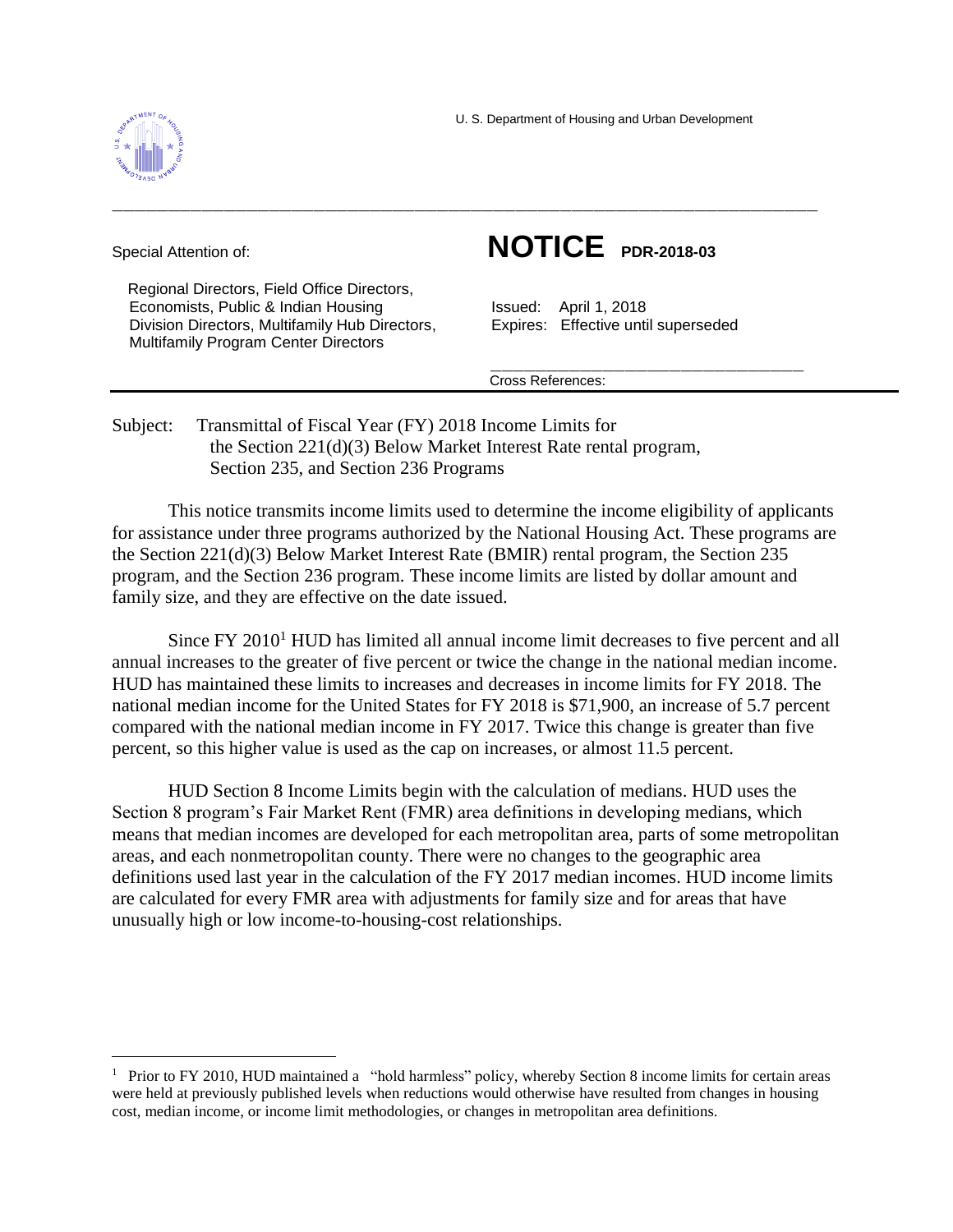The 2015 American Community Survey (ACS) and Puerto Rico Community Survey (PRCS) median family income data (as opposed to household income data) are the basis of FY 2018 Income Limits for all areas of geography, except for the U.S. Virgin Islands and the Pacific Islands. The Consumer Price Index forecast published by the Congressional Budget Office (CBO) is used to bring the ACS and PRCS data forward from mid-2015 to the mid-point of the fiscal year, April 2018. The median incomes and income limits in the U.S. Virgin Islands and the Pacific Islands (Guam, American Samoa and the Northern Marianas) are based on 2010 Decennial Census data which is the most current information available. The decennial data used for the U.S. Virgin Islands and the Pacific Islands is trended forward using the change in national median incomes between 1999 (which is the year of the income in the decennial census) and 2015, (from the ACS). The same CBO forecast is then applied from mid-2015 to the mid-point of the fiscal year, April 2018.

The income limits used for the Section 236 program are currently the same as the Public Housing/Section 8 Low-Income Limits, which are defined by Section 3(b)(2) of the United States Housing Act of 1937. These income limits are normally set at 80 percent of area median income for a 4-person family, adjusted for family size and adjusted for unusually high or low housing costs. There are, however, situations where they are additional upward or downward adjustments.

Most four-person low-income limits are the greater of 80 percent of the area median income, or 80 percent of the state nonmetropolitan median income. Because the very low-income limits are not always based on 50 percent of median, however, calculating low-income limits as 80 percent of the median would produce anomalies inconsistent with statutory intent (e.g., very low-income limits could be higher than lowincome limits). To eliminate this problem, the normal calculation is to set the four-person low-income limit at 1.6 (i.e., 80 percent/50 percent) times the relevant four-person very low-income limit. The two exceptions to this practice are that the resulting four-person income limit is not allowed to exceed the U.S. median income (\$71,900 for FY 2018) except when justified by high housing costs; and once adjusted, the four-person lowincome limit decrease is limited to five percent or, if increasing, capped at the greater of five percent or twice the national change in median income (which is almost 11.5 percent for FY 2018). Use of very low-income limits as a starting point for calculating other income limits has the effect of adjusting low-income limits in areas where the very lowincome limits have been adjusted because of unusually high or low housing-cost-toincome relationships.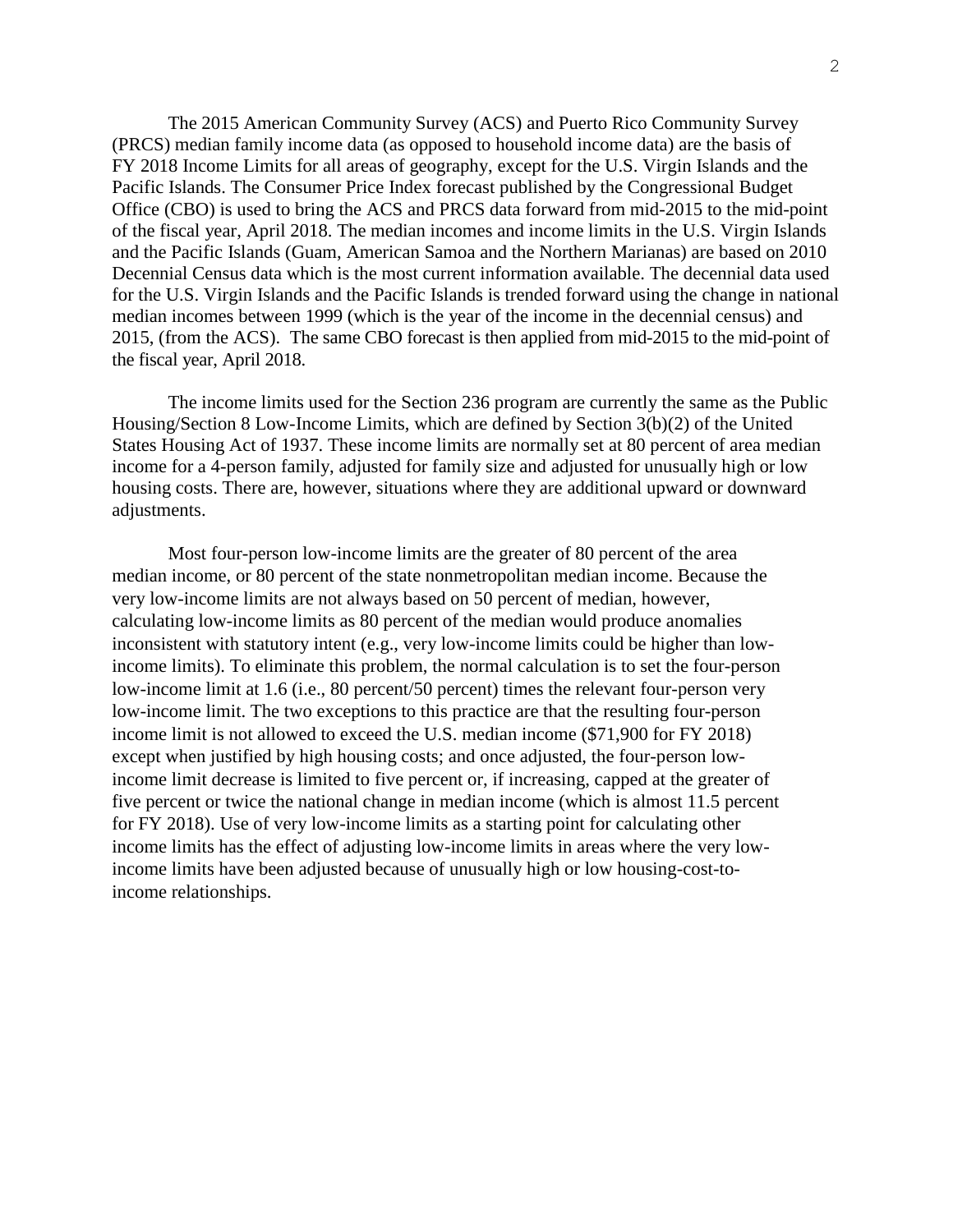The Section 221(d)(3)BMIR Income Limits, which serve "individuals and families of low- and moderate-income," are set at 95 percent of median income, adjusted for family size. These income limits are also adjusted for unusually high or low area housing costs, and use the HUD low-income limits as a basis for calculations. For instance, rather than the 4-person limit being set at 95 percent of the local median income amount, it is set as 95/80ths of the 4-person low-income limit.

Section 235 states that income limits are to be defined as "95 per centum of the median income for the area, as determined by the Secretary with adjustments for larger and smaller families..." These income limits are identical to Section 221(d)(3)BMIR Income Limits except in instances where the Secretary has used his discretion to permit higher income limits to reflect high area construction costs.

## **Family Size Adjustments:**

By statute, family size adjustments are required to provide higher income limits for larger families and lower income limits for smaller families. The factors used are as follows:

|  |  |  | Number of Persons in Family and Percentage Adjustments |  |
|--|--|--|--------------------------------------------------------|--|
|  |  |  |                                                        |  |
|  |  |  | $1 \t2 \t3 \t4 \t5 \t6 \t7 \t8$                        |  |
|  |  |  | 70% 80% 90% Base 108% 116% 124% 132%                   |  |

Income limits for families with more than 8 persons are not included in the printed lists because of space limitations. For each person in excess of 8, the income limit for such households is computed by adding an additional eight percent to the 4-person base. The 9-person income limit, for example, is set at  $140 (132 + 8)$  percent of the relevant four-person income limit. Local agencies may round income limits for 9 or more persons to the nearest \$50, or they may use the un-rounded numbers. Family size-adjusted income limits are not re-tested for compliance with the 5 percent rule. Rounding anomalies produce some family size-adjusted income limits whose annual change is slightly larger or smaller than 5 percent.